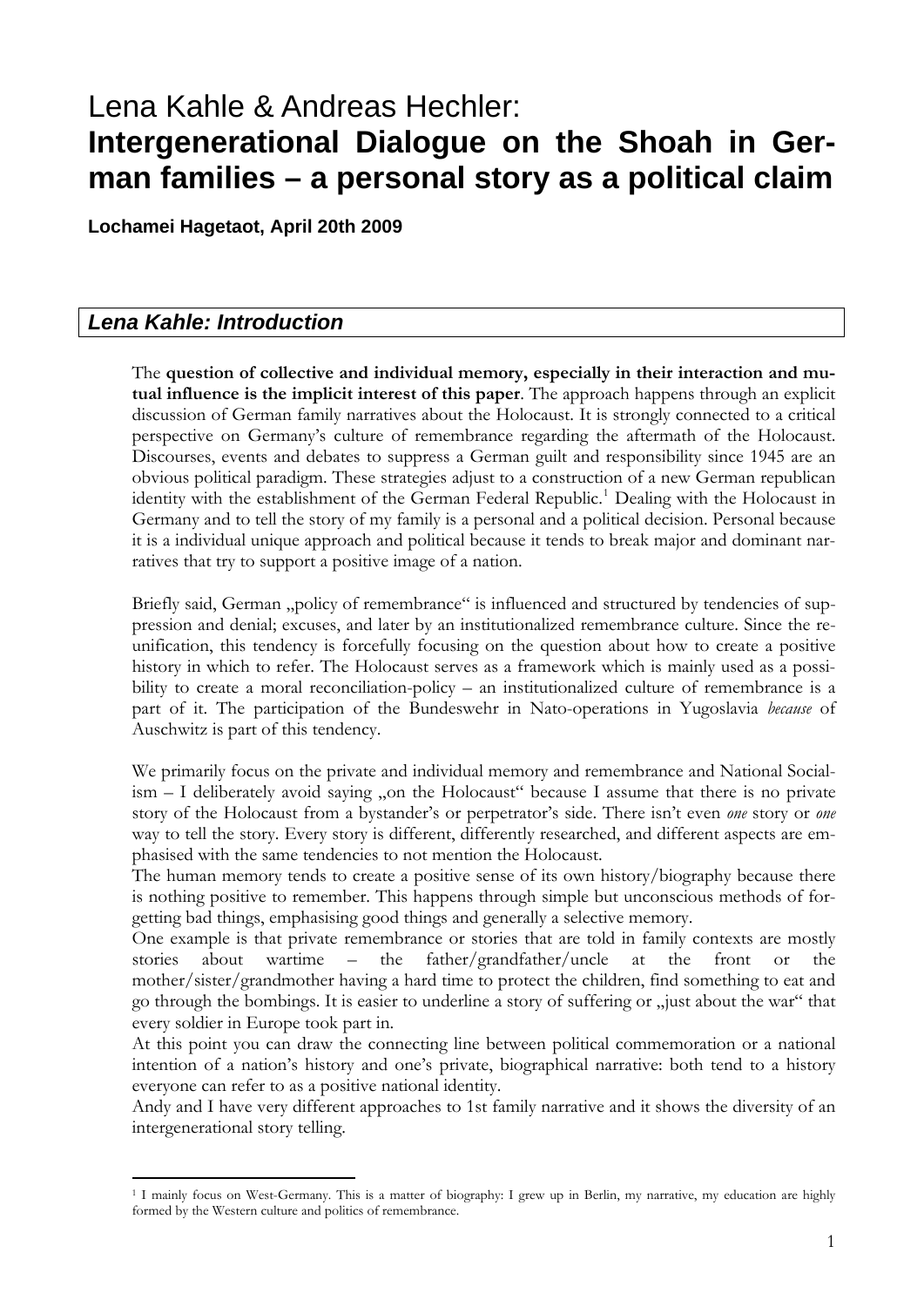The closest group and the most influencing one is mostly the family and the dialogue within (Non-dialogue is for me a form of communication, too). I think Raoul Hilberg's sentence is crucial for the whole presentation: **In Germany the Holocaust is family-history.** Harald Welzer adds that the Nazi appears in every family as a negative reference. It is mostly a distantly related step-uncle or someone hardly known. All guilt and negative assumptions are projected on him/her.

My personal experience confirms that: there is always "the nazi in the family" but when you talk about your close ones it is either not mentioned, not there or even transformed and de-realized to a *resistance-grandfather/grandmother-story*". I have an afar grand-uncle who used to be a *nazi*. Everyone, my father, my uncle as well as my grandmother affirms this.

An individual story is told from generation to generation. That's what I refer to according "intergenerational dialogue". I'm telling a personal story with my father's side of the family and it's connection to the Holocaust and National Socialism. This personal and in some ways psychological story is influenced by my political view as a critical German.

# *Andreas Hechler: My family's narratives in regard to National Socialism*

My name is Andreas Hechler, most of my friends call me Andy. I was born in 1977 which makes me 32. I was born and raised in West-Berlin. I just recently finished my studies in Germany, I studied cultural anthropology and gender studies. My master's thesis is on antisemitism in a small commune close to Dresden; I did interviews with survivors of the Shoah. Right now I volunteer in Tel Aviv-Yafo in a geriatric center called "Zahalon" for half a year.

Basically all of what I am going to say is based on family narratives, most of it by my mother and my father.

This is definitely not the truth, not how it was, but the way it is remembered in a very specific moment under specific circumstances.

I will first talk about my mother's side of the family, and then about my father's side of the family. The family's name on my mother's side is "Weyrauch".

# **[Family Weyrauch]**

My mother's maiden name is "Weyrauch". Most of her family comes from Hesse, an area that is located in South-Western Germany. My mother was the firstborn of the three children my grandparents had. She was born in 1948, three years after the breakdown of the Third Reich.

Her father Wilhelm Weyrauch, my grandfather, was born in a Protestant family in Hesse in 1914, three months before the First World War was to begin.



This picture shows him as a young boy on his  $14<sup>th</sup>$  birthday. My grandfather died in 2003 and was the last of my four grandparents to die.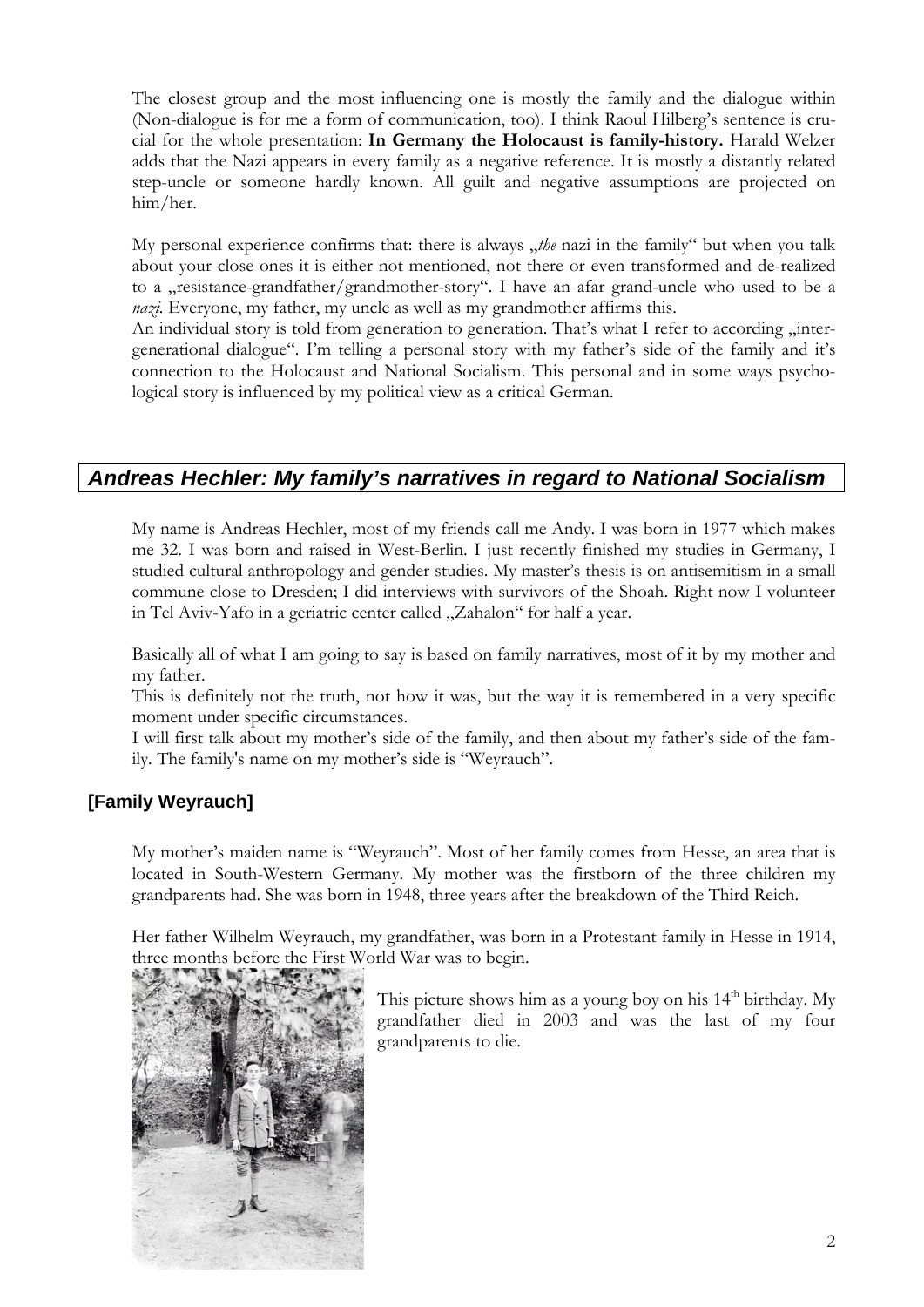My grandmother Ilse Pieschl was born in 1926 and grew up in a Catholic family in Aussig in the Sudetenland; an area that belonged to the Czech Republic after 1918, although many Germans lived there. The Czech name for the city is  $\sqrt{U}$ sti nad Labem".

This picture shows her as a young girl at the age of 13 in 1938 or '39; it was taken shortly after the "Anschluss". She died 10 years before her husband in 1993.

When I think of my grandparents I have very positive images. They were warm-hearted, friendly people. As a boy I liked going there, to the city of Bensheim. I always got sweets and candy, they gave me a lot of attention, recognition and support, they used to play with me. To me they were good people.

My grandfather was very active in the Social Democratic Party and was a deputy for many years. He has done a lot of research on the local history in that area in Southern Hesse where he lived, he was engaged to improve the life of old people and he was awarded with the Federal cross of Merit, a very high honor of the German state, in 1986 for all of what he did.

My grandparents did not talk very much with me about their



past. When they talked about National Socialism, and this barely happened, they were only talking about the war and how terrible it was, especially the time *after* the war when they didn't have enough to eat. They could not throw away food because of that.

That kind of narrative is very typical for German families. They talk about their suffering. It is a suffering that mostly began *after* the war. It is a suffering that does not acknowledge the suffering of so many people *before* 1945. It is a process of victimization, a process that very, very many Germans pursue since 1945 up until today. For the vast majority of Germans it is hard to accept that they, their parents and/or grandparents might have been perpetrators.

When I realized that the Nazis were not a group I would probably never meet in my life but that they were closer than I had wished, namely in my family, and when I was ready to ask my grandfather what he had exactly done in the war, he had dementia and would not have been capable of answering, and so I didn't even ask. He was very old then. I visited him in his old people's home where he lived. He sat in a wheelchair and was watching out of the window. He raised his arm and was pointing in the air, made sudden movements with his finger and said "the planes ... the *planes"*. Obviously, there were no planes. Then all of a sudden he turned to me, stared right in my eye and said energetically: "Tonight I was on French ground". This scared me, I didn't know what was going on and what he was talking about. If I remember correctly this was the last time I saw him alive.

Later on I learned that what I experienced is typical in old people's homes in Germany: The experiences of German soldiers in war were not much talked about and were usually held back for decades. And shortly before they die, when they are too weak to hold it back it breaks open and they talk – not necessarily voluntarily. Though I have to admit that in this case my grandfather may have also had hallucinations from other experiences in his life than his war experiences – especially since he never fought in France as far as I know.

My grandfather and his partner at that time were quite discomposed as they told my mother after I had visited them one or two years before. I don't really recall that meeting and it meant nothing special to me, but I must have asked them something that they didn't like to talk about and didn't want to be asked. I only remember that they had the impression that the Americans have too much influence in Germany. This can be considered not only a very wrong misperception after the year 2000, but must also be seen as part of a nationalist discourse that denies the absolute necessity to break the German "Volksgemeinschaft" by the Allied forces and as a rejection of the subsequent governing and re-education program.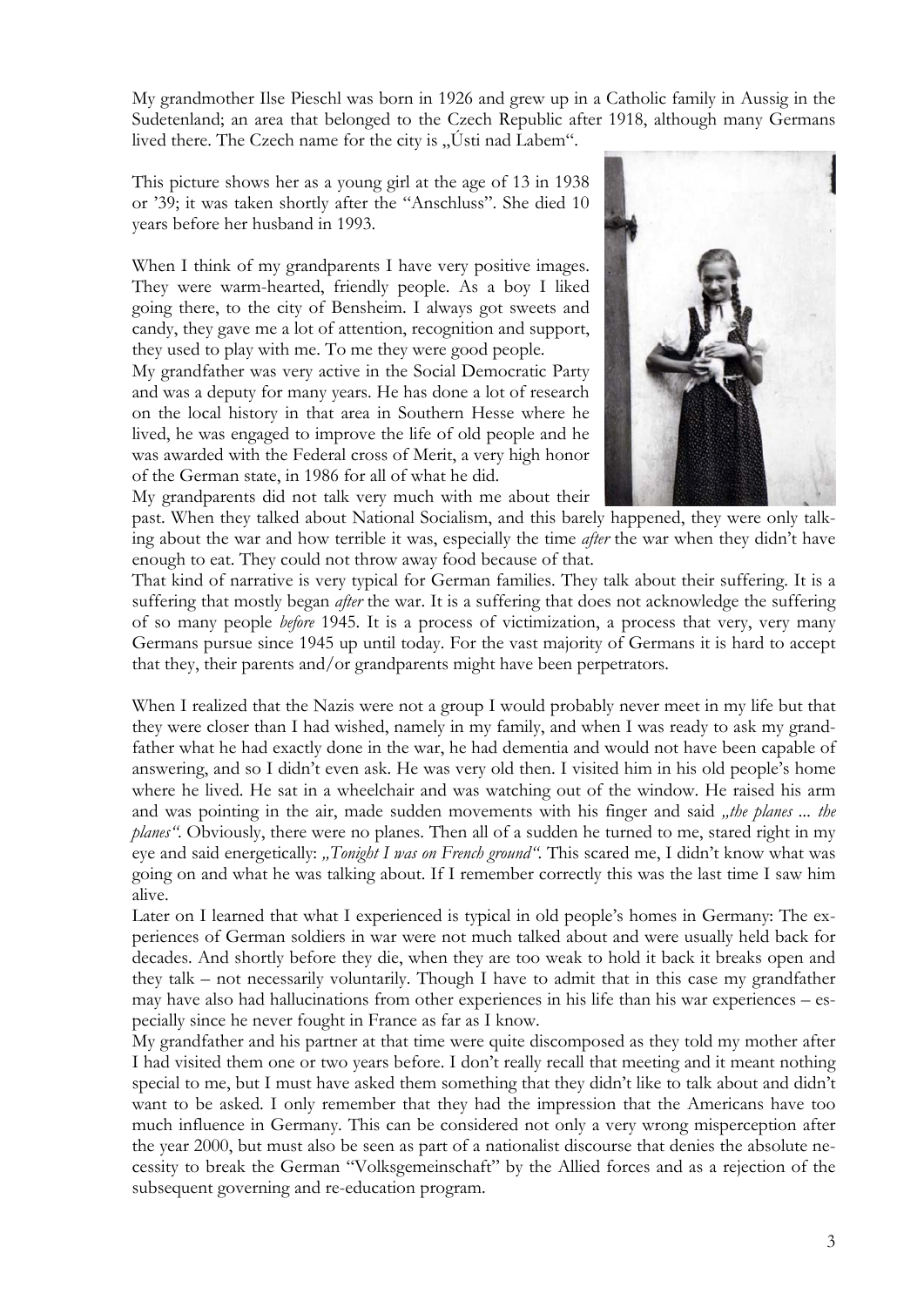Most of our family material has my uncle, my mother's brother Thomas. Not only that: My grandfather must have told him quite a lot about his life in National Socialism, much more than he told my mother. My mother hardly knows anything about what her father did between 1933 and 1945. So I have to rely quite a lot on what my uncle says and writes about his father and our family. Actually, he has written some kind of family chronicle. How does he portray the family there?



This picture shows the Weyrauch family. On the right hand side you have Ludwig Weyrauch and on the second to the left Margarethe Weyrauch, my two great-grandparents. They had six children, two of them died very young. Their oldest child was my grandfather Wilhelm who is on the very left. The other children are from left to right Peter, Marianne and Ludwig.

My uncle Thomas writes that my great-grandfather supposedly was an opponent to the Nazis. He had many Jewish friends, helped to hide Jews, was picked up and jailed three times by the Ge-StaPo.

There are two letters from 1948 that discharge him from any kind of guilt and testify that he has always been against the Nazis, supported people who were thrown into jail and helped and protected Jews. They also state that he didn't get money from the German state he should have gotten as a disabled ex-service man because he refused to do the German salute. It is unclear to me if those letters are so-called "Persilscheine", that means writings that testified to Nazis that they were no Nazis so that they could go back to business under Allied surveillance, but they seem to be honest. One was actually written by a resistance fighter.

Still, what my uncle writes to me sounds very idealizing. He writes for example that all of my great-grandfather's friends had been Nazi-opponents. That is, frankly speaking, simply not possible. It would mean either that he had hardly any friends or that this sentence is a lie. I am inclined to believe the latter option. There were just too many Nazis in Germany.

My grandfather Wilhelm is portrayed by my uncle as an antifascist. He supposedly grew up in an atmosphere of enmity to Nazism. A direct line is drawn from my great-grandfather to my grandfather in their alleged opposition to the "Third Reich".

My grandfather used to paraglide a lot.

This pictures shows one of the gliders and a group of gliders. My uncle recounts that all the glider associations had already been collected by the Nazis, with one single exception: the section in Bensheim where my grandfather lived. My uncle writes that my grandfather, who later on fought as a sergeant ["Feldwebel"] in the Wehrmacht in Poland, Belarus, the Ukraine and Norway, hated the Nazi ideology and was not very enthusiastic about what he had to do, which was locating

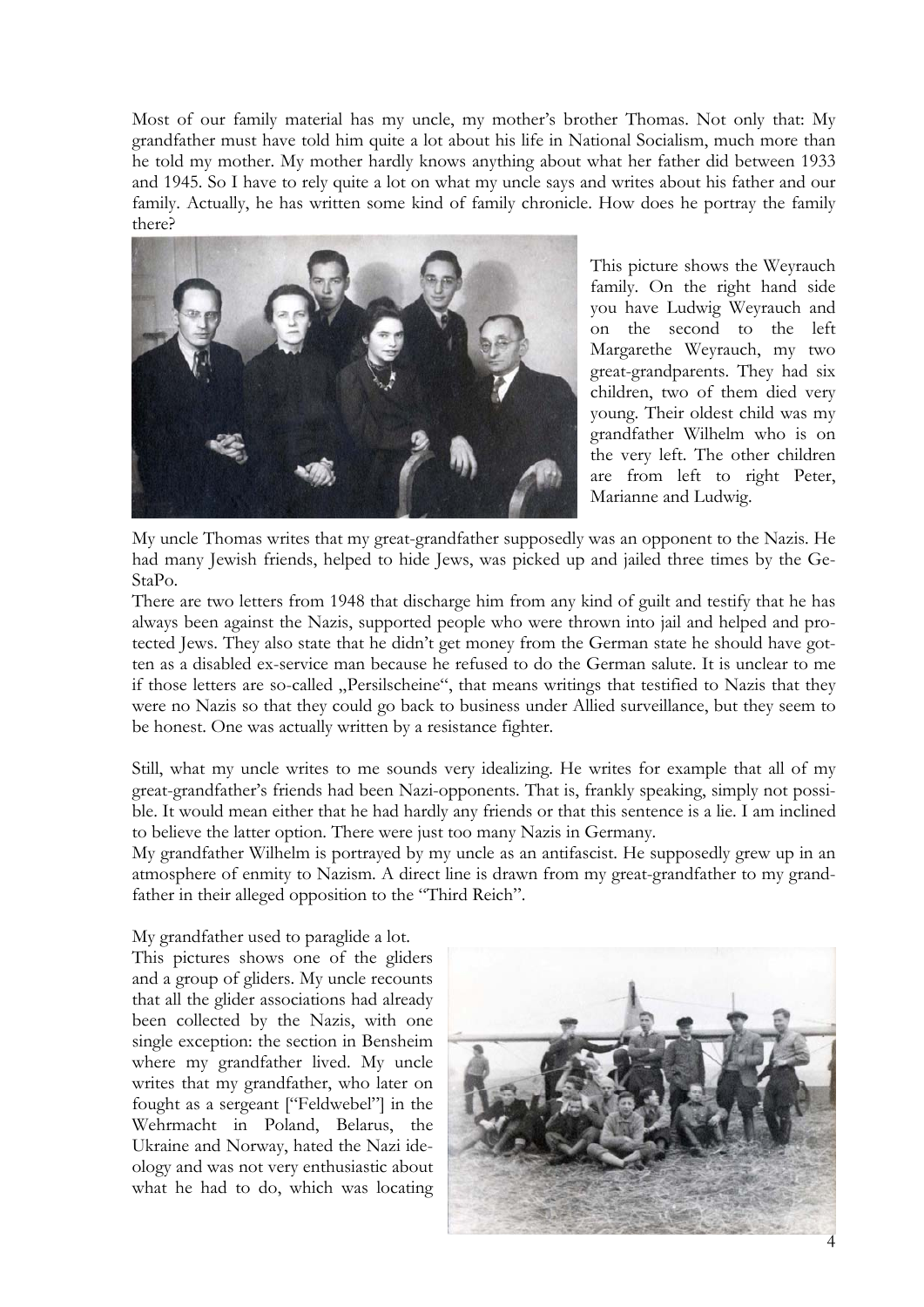enemy planes with a radar. Also, at least for a certain amount of time he might have been a radio operator commanding several men under him. Also here my uncle recounts my grandfather's objection to the Nazis: one of the men he supposedly commanded was a fanatic Nazi who wanted to fight the civil population in Russia and my grandfather is said to have held him back.

I don't know what my grandfather really thought at that time and what he did in Poland, Belarus, the Ukraine and Norway. But I found some pictures that do not go in accordance with the family narrative written down by my uncle.



Here we have a picture of the gliders in Wehrmachts-uniform. It is hard to believe and more than unlikely that they did not commit war crimes. I don't know exactly if my grandfather is on there, but he might be the one in the very back left from the middle that is party hidden.

This picture shows my grandfather in his Wehrmachts-uniform.





And here another one, my grandfather is on the left side. Cautiously speaking, he does not look totally unhappy to me.

I am not sure but I believe that this is one of the machines used to shoot off the glides, my grandfather on top, and you can clearly see the writing that testifies the membership to the Wehrmacht, it reads "Luftwaffe" which translates into airforce.

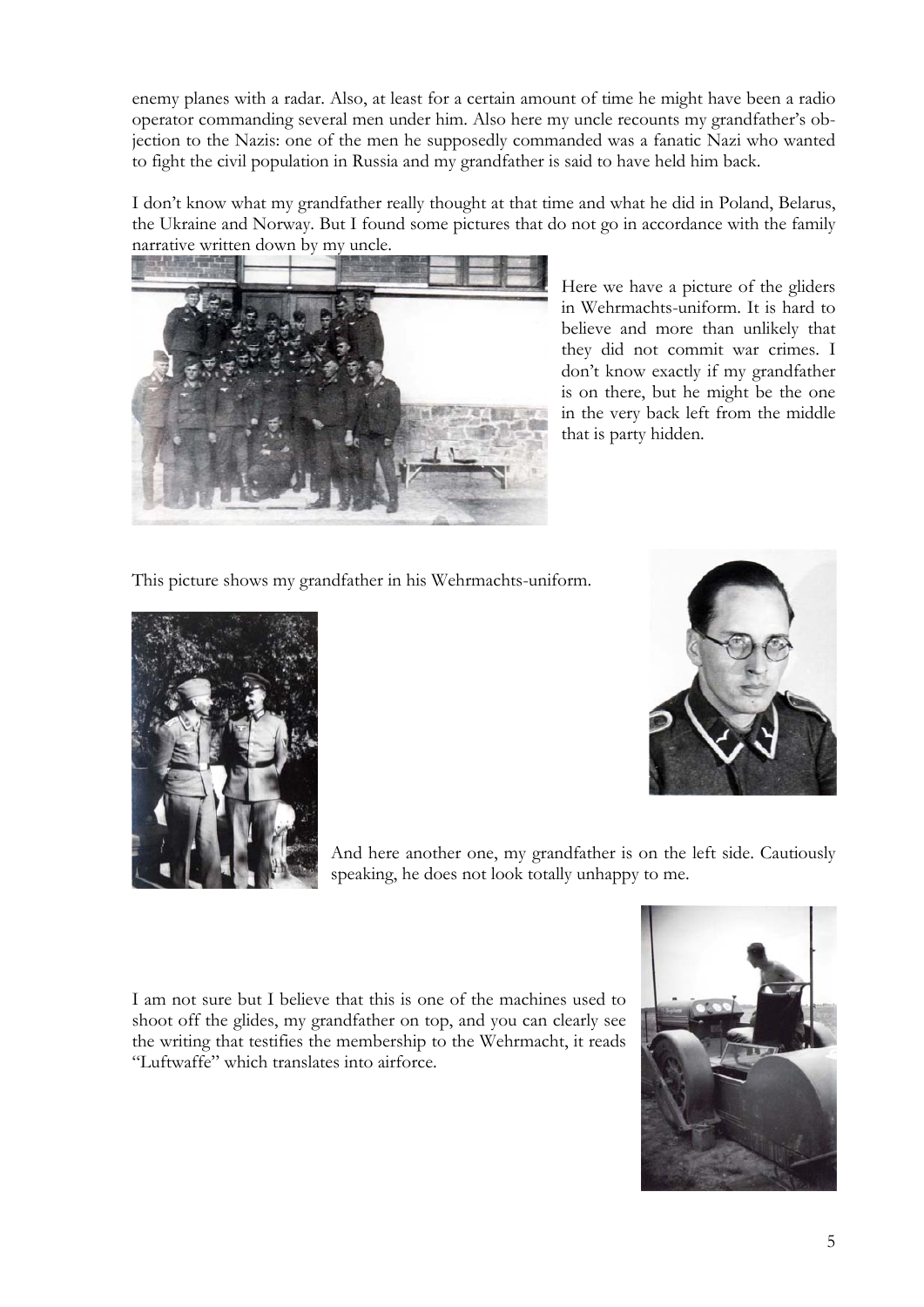

And I also found a picture with a canon.

Looking at those pictures I get the impression that the association of gliders became more and more part of National Socialist ideology and increasingly militaristic and part of the war machinery. A short look on the website confirms this impression and contradicts my uncle's statements.

There are other contradictions in the family

Here we see a glide with a swastika, another picture I found.



narratives. My mother remembers that my grandfather talked enthusiastically about the beauty of Norwegian landscapes, and she also recalls his remembrances about the sunflower fields in the Ukraine and the friendly civil population. On the contrary, my uncle recalls that my grandfather witnessed enormous cruelties carried out in Russia on the civil population.

What seems to be like two totally contradicting narrations at first glance is not necessarily that much apart from each other. My grandfather never spoke to my mother about any crimes he might have committed. He simply was in those countries and liked their beauty. My mother on the contrary didn't ask what he was doing there. And my uncle portrays my grandfather as a victim, as someone who was forced to go to war and who was suffering very much by having to witness the just mentioned cruelties. In both narrations my grandfather as a potential perpetrator is unthinkable. The only stories that are told – if they are told – are resistance and victim stories. And I want to say once again that I don't know what is true and what not, but my impression is that there are more contradictions than this clean image of a 100%-antifascist.

Why would my uncle and also the rest of my family have such an interest in seeing their family as "the good ones"?

When he was younger, my uncle was engaged in a leftist youth organization that is part of the Social Democratic Party. When in 1975 the hardcore German Neonazi-terrorist Manfred Roeder was sued by Simon Wiesenthal in the city of Bensheim, there was a turmoil in front of the court. In the local newspaper that reported about this incident Roeder is quoted having said to my uncle: *"That thing with the concentration camps and the gasifications is pure nonsense. It has to be proven first, there are no eyewitnesses."* My uncle replied: *"Yeah, you did an effective job back then"*.

Taking into account that he clearly identifies as someone who is strictly opposed to Nazism, it is very difficult to accept that your father or mother or another close relative might not have been on the "good" side, and of course you like to see him on exactly that side.

That's why my uncle likes for instance the story of my grandfather when he recounted after 1945 how he once disturbed a military exercise by the Nazis that was operated at night with a selfmade spotlight.

The situation is similar with my mother. We had long and very hard discussions about our family and especially about my grandfather. I remember that I wrote briefly in my master's thesis what I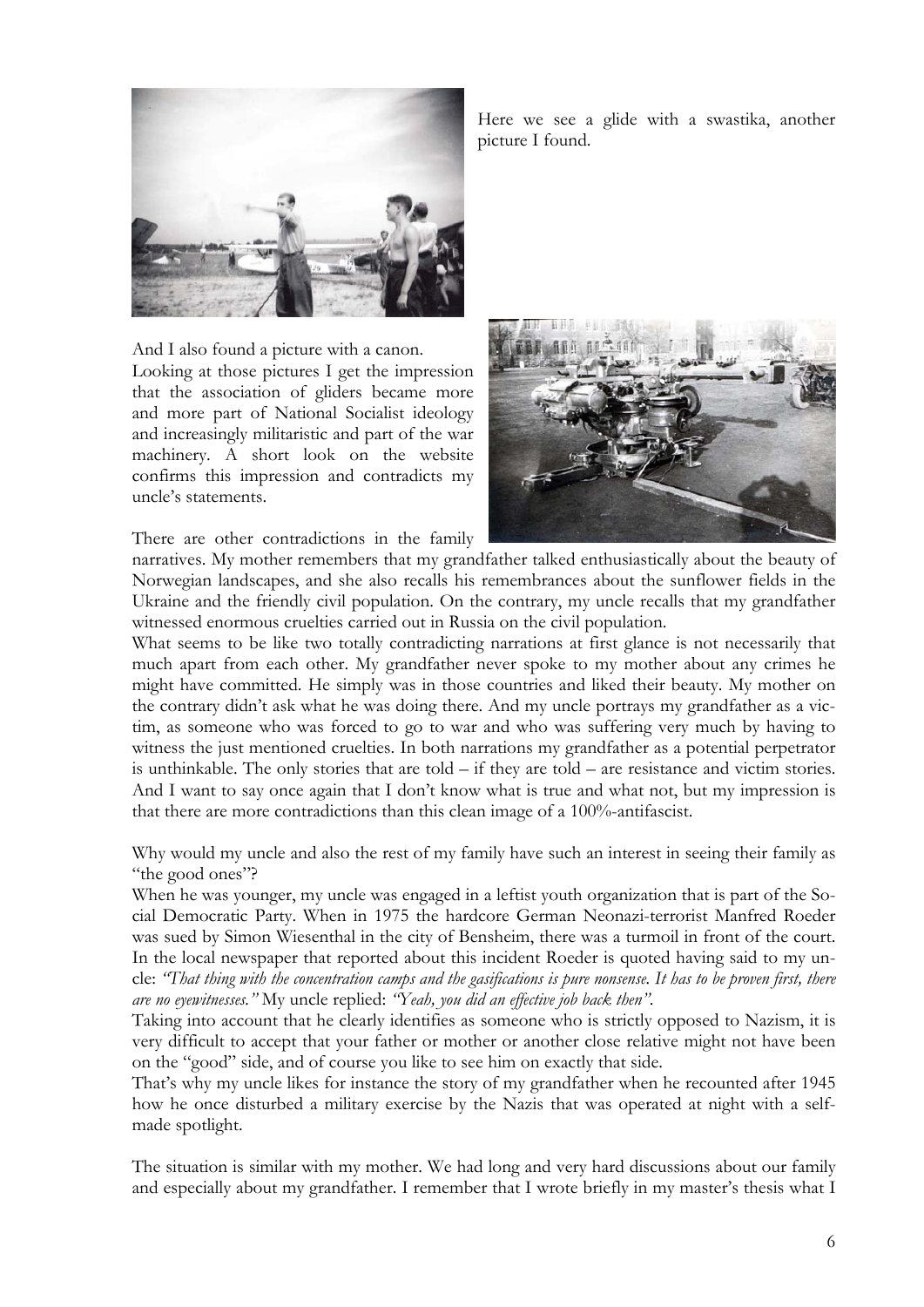know about my grandparents assuming that they were probably Nazis. She was freaking out when she read it, telling me I should not be so judgmental and more careful with what I am saying and writing. For her, dealing with her parents' history is much more difficult than it is for me. She wrote to every relevant archive in Germany if they have information about what my grandfather did during his time in the Wehrmacht. Doing this, she told me, she could only do after both her parents were dead. The emotional distance is important for her. She now regrets that she didn't ask her parents when they were still alive, even though I find it questionable if she would have done it.

I asked her to write down what she remembers what her parents had told her and it came out that she reused the euphemism her father used when he must have told her that they were always hungry in the Ukraine and that they organized food from the farmers by *"begging and convincing"*. The question is: Shouldn't it rather be called plundering and coercion if an occupying force that is armed to the teeth knocks on your door and wants food?

Now my mother is very much into researching and finding out more about our family, she wants to know. Since two years she deals a lot with National Socialism and antisemitism – not necessarily always harmonically. She suspects her brother of not wanting to give the family material to her by using the lame excuse of having no time to sort everything out since almost a year now, and she got family pictures from her sister under a false pretense. And whenever she finds something that indicates complicity with the Nazi-cause she can't sleep. Sometimes she emails to me at 3 am in the morning because of that.

My mother became a Catholic 10 years ago, but now that the pope rehabilitated a Catholic Holocaust denier in February this year – you may have heard about this outrageous step – she thinks about resigning. She definitely identifies as a lefty, she began to learn Hebrew over a year ago and actually she will be here in Israel and also at Lochamei Hagetaot in two months.

Now what about my grandmother Ilse Pieschl? I don't know much about her either.



This picture shows her class in school, all the girls wear the dresses of the Bund Deutscher Mädel, the Nazi youth organization for girls. My grandmother is in the second row in the middle leaning her head against her neighbor's shoulder. The picture was taken on July the  $16<sup>th</sup>$  in 1942, she was 16 back then.

Here another one, my grandmother is on the very right side. She is smiling here and I don't know whether she enjoyed being there or not.

What I know is that my greatgrandmother Anastasia Pieschl didn't want her grandchildren to learn how to play the recorder, a special kind of flute, because it reminded her of the Hitler Youth. According to my mother she spoke very negatively about



the Hitler Youth after 1945. Also, the family narrative suggests that on holidays she wouldn't put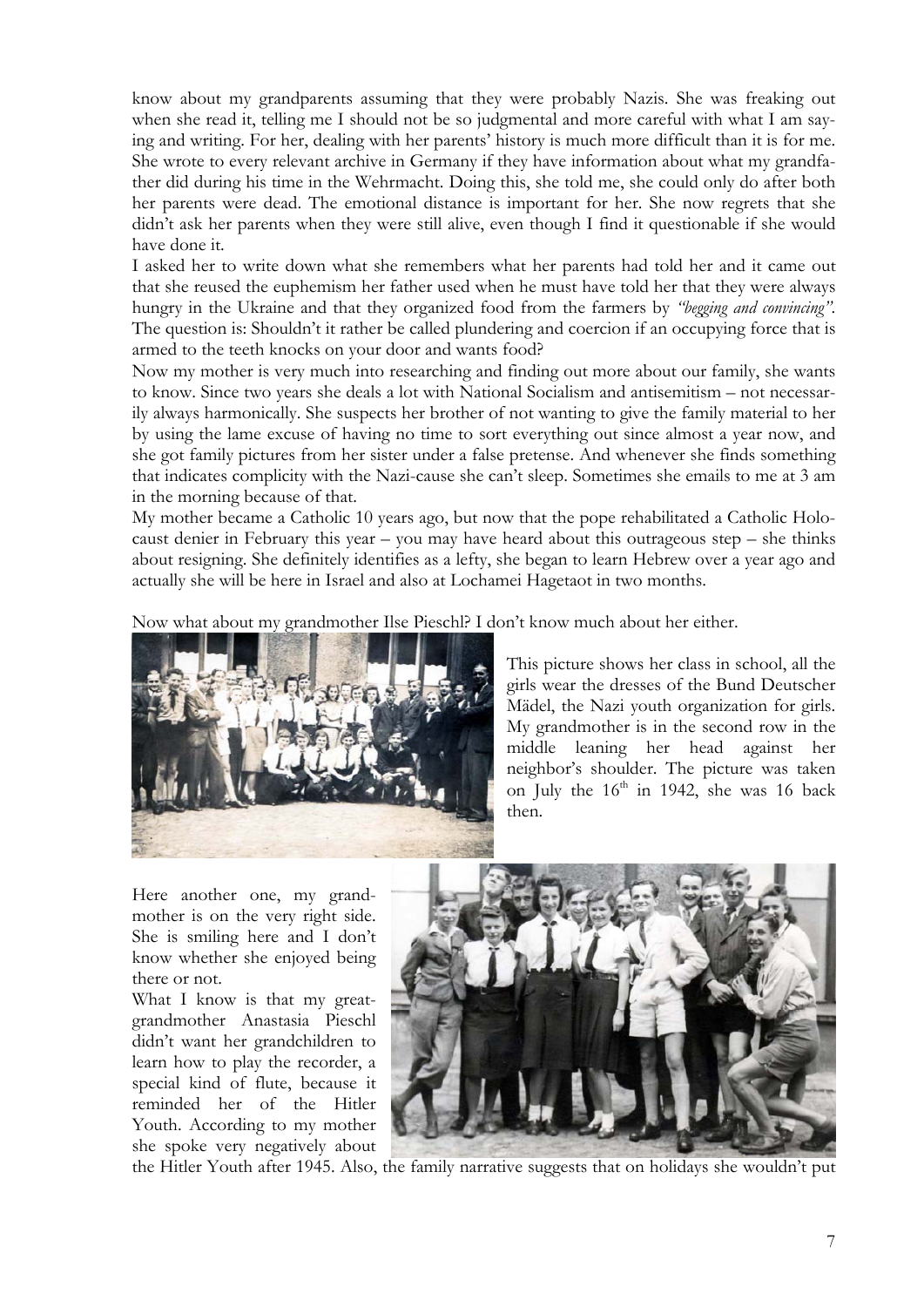a Hitler-picture in her window like everybody else but one of her deceased husband Robert who resembled Hitler.

After 1945, my grandmother and her mother had to leave the Sudetenland like most ethnic Germans had to. Many of those that were driven out of the Sudetenland after 1945 are extremely revanchist and don't accept the fact that this is no longer German territory. My mother told me that my great-grandmother and my grandmother spoke scornful about the Nazis in the Sudetenland, calling them "Henlein's" after their leader, and also rejected the revanchist Sudeten-Germans.

My grandparents married in 1948. And here we come back to my great-grandfather Ludwig. The family saga goes like this: The wedding rings supposedly came from a couple of links taken from a golden watch band. This watch was given as a present to my great-grandfather Ludwig by a Jew from Frankfurt that he helped hiding during National Socialism.

Talking about Jews, what else did my grandparents talk about? My grandfather told to my uncle that the Jews that were living in Bensheim had to drink castor-oil before their deportation so that they had to shit a lot. On the other hand he told my mother the sentence that can be considered the secret second national German anthem: *"We didn't know about the camps, we didn't know what happened to the Jews"*.

My grandfather could recall that in his childhood cuss words like *"Jew, Jew"* were used to stigmatize and denounce Jewish boys although he didn't specify whether he or only his friends used them.

And my grandmother told my mother about Jews who had to dig their own grave and were shot afterwards. My mother never told me that until recently and cannot recall where and when this happened. After 1945 my grandmother went with her kids into a store in Bensheim that sold jeans and was owned by a Jew. The fact that the owner was Jewish was mentioned shamefully. Looking at it today my mother feels that this was some kind of late compensation. Also, my grandparents visited with their children the renowned Jewish cemetery in Worms that is close to Bensheim and also the one in Prague. My grandparents never visited with my mother a concentration camp, but they went with my uncle when he was fifteen to the Ghetto Terezín/Theresienstadt. My mother didn't know this until recently her brother told her. Also, my mother recalls that my grandfather spoke very respectfully about "Professor Martin Buber" whom he knew and who was living in Heppenheim until 1938, which is also located in that area.

Leaving it at that I now come to speak about my father's side of the family, the family Hechler.

## **[Family Hechler]**

Most of what I know about the Hechler family is from my father. I have basically no documents and only one picture. The Hechler family is also from Hesse.

My father was born in 1943, two years before the end of the war and one month before his father died in Orell in Russia. He didn't get to know him, but his name lives on in my father. Actually my father's name was "Burkhard", but when his father died, he received his name: "Ernst". Actually, I just realized that I never asked him how he feels carrying the name of a Wehrmachtssoldier who fought in Russia.

Obviously, I never got to know my grandfather – he died 34 years before my birth. There are only two of his belongings that I am familiar with. One is a diary, written in old German that I cannot read. The other is a cigarette case with a big hole in the middle. The story to that is that he always carried it in his chest pocket, and that a shell splinter went through it directly in his heart. Both of these belongings were sent to his family after his death, the cigarette case as some kind of proof that he didn't suffer but had an immediate death.

Though you may know that this is questionable, since a lot of those cigarette cases got faked by Wehrmachts-comrades in order to soothe the relatives that whoever died died quickly.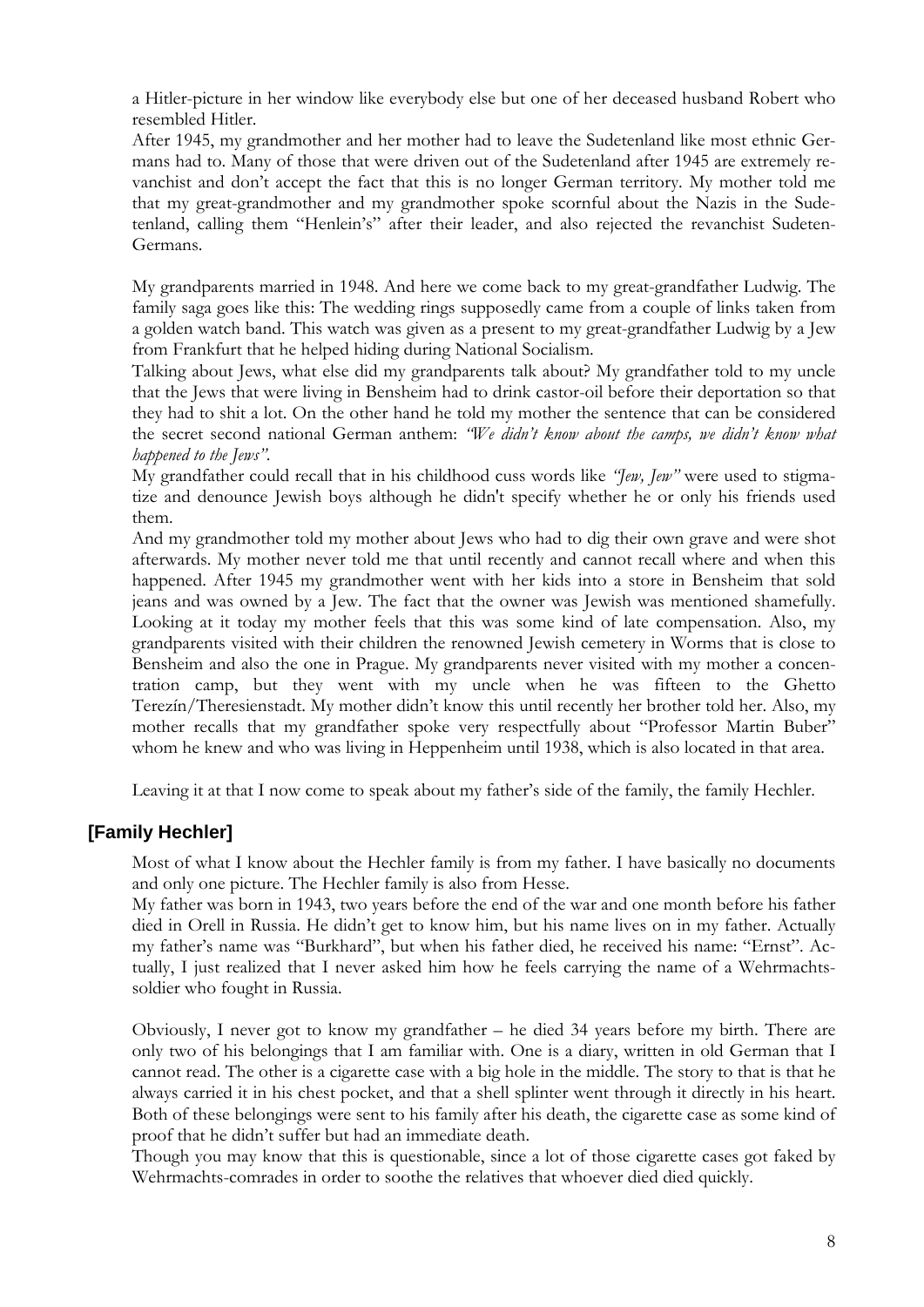My grandfather and my grandmother Marie married in 1939, the year the war began. Shortly after that, he went out to the war and my aunt Heide was born. So my grandmother, born in 1912, was a single mother, and there probably was not much discussion about politics.

According to my father, both of his parents actually were social democrats. Though in the family there were conflicts. The father of my grandfather was opposed to the Nazis and didn't like his son fighting for them. Great-grandfather Hechler was a pastor and fluent in Latin, ancient Greek and Hebrew. During National Socialism he became a member of the "Bekennende Kirche", the "Confessing Church", a small minority of clergymen and -women who – in contrast to the big Protestant and Catholic churches who collaborated with the Nazis – were opposed to the Nazis. He was also in prison for a certain period of time. I don't know more about those conflicts and about my great-grandfather, he died very soon after my birth. But even though he might not have been a Nazi, the fact that the Confessing Church resisted more its own disempowerment than the antisemitic policy of the Nazis should be mentioned.

According to the family narrative the only stringent Nazi in our family was my great-aunt Lisbeth. Though also here I don't know more what she exactly did and said, I need to ask which I haven't managed so far. I only know that after the war she married a man from Hungary and went with him to live in Australia because he didn't want to live in the country of the perpetrators.



Emilie R.<br>(Kat.Nr. 86)

On my father's side of the family there is actually a victim, and it plays quite an important role in our family. My greatgrandmother, the mother of my grandmother, was murdered in the so-called T4-programme of the Nazis.

This picture shows Emilie Rau, she was born 1891 in Hesse. She had four children, one of them being my grandmother. She had depressions and was a bit confused, her diagnosis from 1931 reads "anxious relationship psychosis" when she was in a psychiatry for a couple of weeks. In 1936 she was again hospitalized in a clinic, the diagnosis at that time being "paranoid dementia". One month later she was transferred to "Hadamar", one of the psychiatries that were to become part of the T4-extermination program. She had hallucinations and couldn't work. She was hardly allowed to have any visitors and even her husband was not allowed to go on a stroll with her on their silver wedding day because Emilie wasn't sterilized and the "Law for the Prevention of Hereditarily Diseased Offspring" prohibited any kind of sexual intercourse. She was transferred several times until she was finally again put on a collective transport

with other patients to Hadamar on February the 21<sup>st</sup> 1941. Three weeks before that she had written a postcard to her husband stating that she feels well. She was murdered there that very same day in a gas chamber. After that her file was sent to another psychiatry called "Pirna-Sonnenstein", her death certificate reads March the 1<sup>st</sup> 1941.

It is typical that the death certificates were counterfeited by the Nazis, many times it read that they died of pneumonia. Also, the urns with the ashes that were sent to the bereaved usually didn't contain the ashes of the murdered. The Nazis lied to a lot of the families, and that's why many German families still, even today, don't know that one of their relatives got murdered.

In my family all of this came out in the 1980s due to research done by my grandmother – until then no one in the family knew about it – and didn't want to know. My aunt said quite regularly to my grandmother that she should stop dealing with all of that. Now her case is documented in a book, also the picture you see is out of that book.

I don't know what my grandmother did in the years 1933-1945. I suppose that she was one of those typical "Mitläufer", a bystander. After 1945 though my grandmother became politically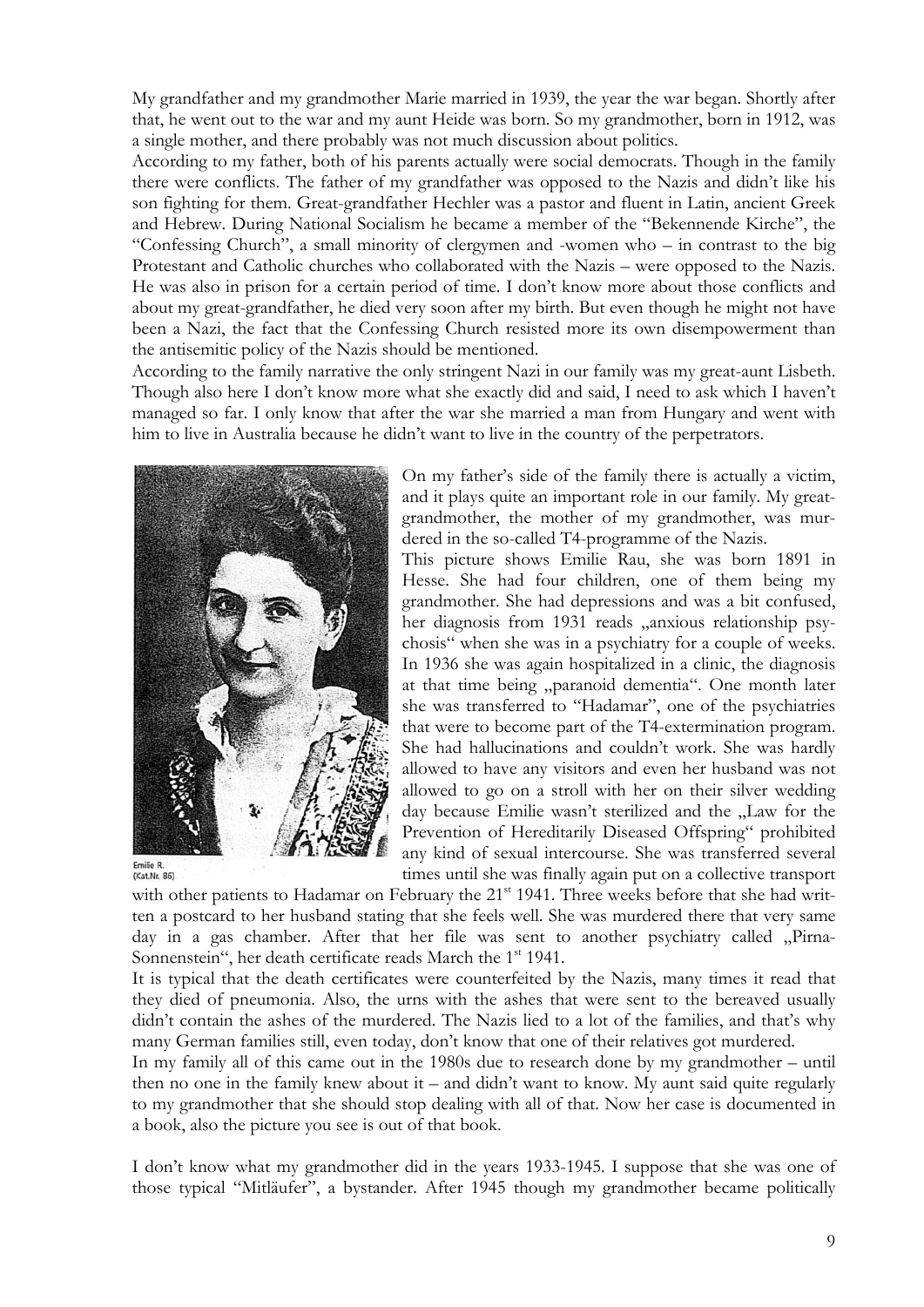very active and socially engaged. She was a member of the Social Democratic Party and in a whole bunch of associations and activist groups, among them the "Bund der Euthanasiegeschädigten und Zwangssterilisierten", the coalition of the euthanasia victims and those that experienced forced sterilization, that was founded in 1987. You may wonder why that late. Well, the stigmatization of disabled people didn't end in Germany after 1945, many of the victims were dead, the families usually didn't know that their relatives were murdered and it simply wasn't considered unjust. I don't want to go too much into that topic, just very briefly: the Nazi-verdicts were nullified by the German government not until 1998 and hardly any of the victims or their descendants ever received any kind of compensation. In 1994 the German government declared the law that made the T4-programme possible as injustice.

I was 17 back then. It was the year I was registered by the German army to do my service. Yes, we do have the draft in Germany for every male citizen. I filed a lawsuit and in the end I didn't have to go to the army or do civil service because I am a direct descendant of someone who got persecuted by the Nazis.

In that respect I am very thankful for what my grandmother did to shed light on this case. I would never ever place my body and my workforce at the disposal of the German state for one year. And also for me like for her it was and is very important dealing with euthanasia, race hygiene, eugenics, population policy and genetic engineering.

My father Ernst used to be an integral part of the 1968 movement in Germany, he still identifies as leftwing as does all my family on my father's side. He works a lot and doesn't take the time to deal too much with all of that history. When I ask him about family issues he usually tells me that he already told this to me a hundred times – which is of course not true. Though on the other hand he was quite helpful and supportive recently.

About 7 years ago I basically quit contact with him. I was invited for a family and close friends' dinner which I left earlier than planned. Some of them started to tell antisemitic jokes and I rushed out of the house. I wrote a letter to my father, telling him that I will not come any more to any other family event. This letter hurt him deeply, not only because of my accusations but also because family is very important for him. About half a year later we met and talked. It turned out, that some of them had seen a documentary a couple of days before the dinner on Jewish jokes, and that they were retelling those jokes. So part of this was a misunderstanding, though I still maintain that some of the invited friends had antisemitic undertones in what they said and I still find it at least not unproblematic when these kind of jokes are told by non-Jewish Germans. Not wanting to go into a discussion on whether it is antisemitic or not – what you can clearly see is that it is a very touchy issue in Germany when it comes to Jews. I have a better relationship to my father now, though it is not very close either, the reasons being manifold.

I see my family mainly as a perpetrator family. Dealing with my family history from time to time, but especially in the past weeks, I find it more ambivalent and cannot simply say that all of them were hardcore Nazis. And this is maybe also one of those peculiar dynamics when German antifascists like me deal with National Socialism: I believe that basically every German participated more or less actively with the cause of the Nazis and that there is no such thing like innocence or a "good German". So when dealing with my family history I expect only brown dirt wherever I dig. And sometimes I am quite surprised and mistrustful if it turns out to be different.

I actually find it quite relieving that my family does not purely consist of hardcore Nazis, that there are also victims and so far no proof of any murderers. To put it differently: Also I have to admit that I do not find it easy to deal with my family history and the fact that there are perpetrators. I realize the circumstance that there were no resistance fighters among our ranks even though I wish there were, and still I have problems with perpetrators in my family.

I end here and

- open the round for questions, remarks and discussions.

- pass the word on to Lena.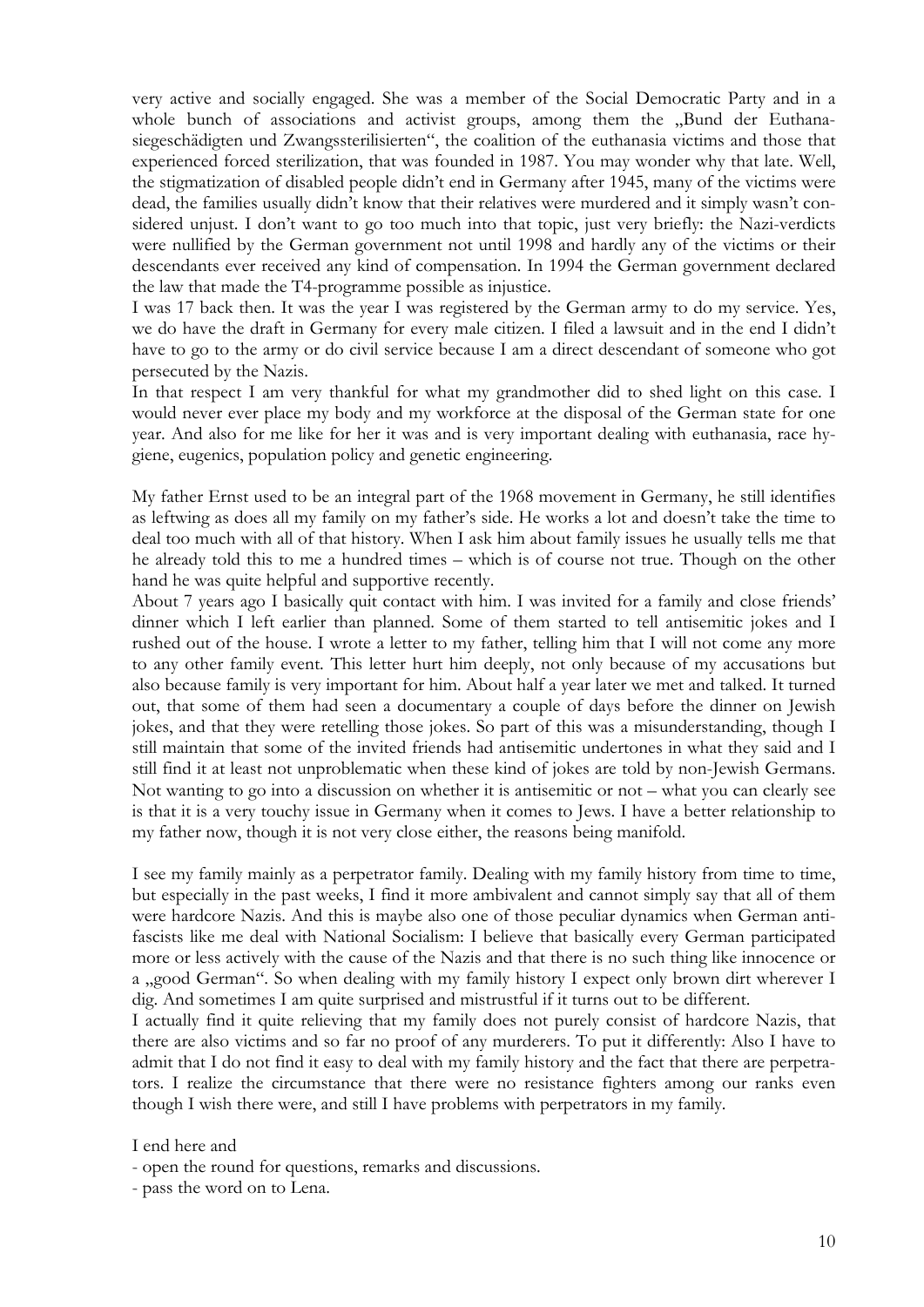# *Lena Kahle: The narrative of my father's family*

I will mainly talk about my father's side of the family – my great-grandfather Ferdinand Ziefle and my grandmother, his daughter. This side of the family influenced me the most in terms of an intergenerational dialogue. Since I was very young, a baby and than later a child I spent a lot of time at my grandparent's place and my grandmother mostly took care of me.

Andy said that he tells the story according to his family's narrative and he doesn't know whether it is true or not. Also in Malte Ludin's documentary it is evident that there is a certain narrative kept through stories or objects. The interpretation is an individual accomplishment.

I have to say that my family story is the way I tell it and what I found out. I'm the first who breaks the major "not-talking-about"-habit by counting and combining the facts I got additionally to my interpretation. My story obviously stands in contrast to a silence and a narrative mainly influenced by my grandmother about the post-wartime and her being a refugee from West-Prussia. Her father, my great-grandfather died in 1945 in Poland but he is the one I mainly focused on as a man who held an important position as a so called member of the Order and Security-Police Force in occupied Poland.

#### My father once said: "It was always there, the big question where he died and that he **died so early." The only interest cumulates in a personal story of grief and loss.**

I'm fourth generation after the Holocaust and the National-Socialism. I never had the chance to ask someone in my family who consciously lived during the period of the National Socialism. My great-grandmother is dead, I don't know my great-aunts, Helga and Ruth and my grandmother are too young to remember more than the escape and the time after.

Obviously it is easier for me to deal with my story because I have no relationship to this man – my great-grandfather, even my father hadn't met him. On the other hand I am not able to just go to my grandmother telling her about his Nazi-past – whereas I do not have a problem to tell my father and my uncles. Maybe it would have been different they know him as a loving person of their childhood.

## **My grandmother, born 3.3.1938**

Once in a while she shared her memories about her escape from West-Prussia in winter '45. That is the impression I got as a child from her: wartime was really very terrible for her and generally for everyone. They were bombed, it was cold; they arrived in a hostile environment. In post-war Germany refugees from the east were considered to be a burden and not accepted, e.g. the priest refused to give his blessing for my grandparent's marriage because she was a protestant refugee from Prussia and he a catholic local! The result is quite sympathetic: she never went to church again. As far as I remember she never told me about her father but rather about her sisters (both are way older than she and both of them were convinced as young women in the *Bund Deutscher Mädel*).

At the end of the war they lived in Jablonowo, former West-Prussia near Gdansk. They moved to this town – parts of the family are from former East-Prussia, others were born in Poland (like my great-grandfather). My grandmother was born in Germany (Hesse) for the only reason because her father had to move a lot as a policeman – he got positions in different regions in Germany, in Berlin, in *Sudentenland* (Czech) and later mainly in Poland, in the *Generalgouvernement*.

My grandmother and her mother escaped with a cousin in January '45 before the Russian Army entered the village they lived in to North-west Germany (Lingen, Emsland). Her sisters were nurses in the war and were away from home so they managed differently to come to Germany. I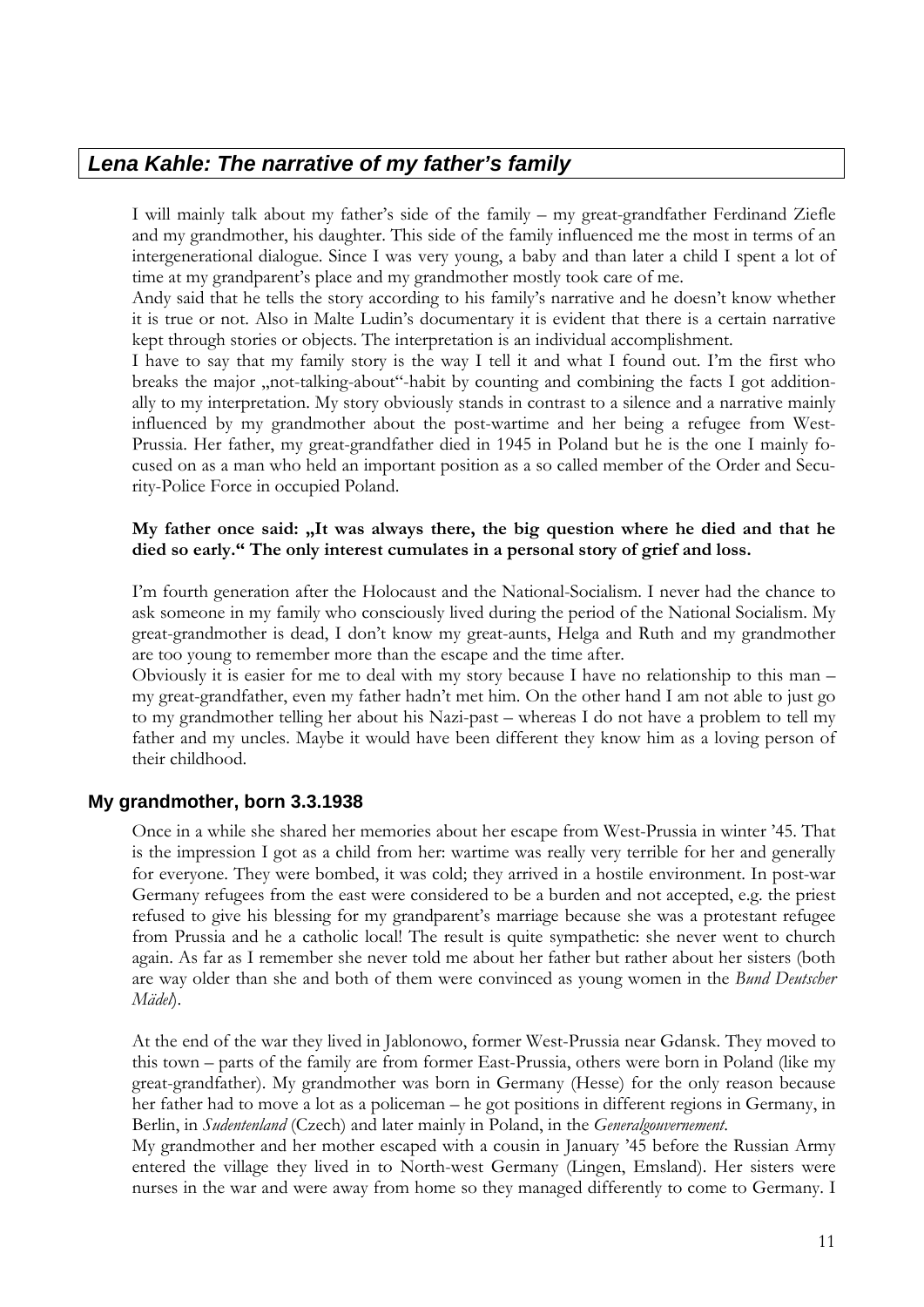honestly don't really know when they arrived, I think four months later. She is still living in this town with her husband. My mother's family also comes from this region – between North Rhine-Westphalia and South Friesland (Frisia).

#### **My father, my mother**

Both of my parents were born in this town in Northwestern Germany close to the Dutch border. Concerning the family story I just wrote about, my father never told me anything about  $it - I$  told him!

On my mother's side it appears a little different: she just told me – very typical for a German narrative in families – anecdotes about her grandfather (he died nine years ago in the age of 95). Quite late he had to participate in the war because as a baker he was considered to do an important duty for the *German Volk*. Later in '44/'45 he was a guard of the Hitler bunker in Berlin. I don't know whether she said it with pride but the reason she gave for his quite responsible and loyal duty was that his appearance was considered to be very Aryan: tall, blond, blue-eyed. He was caught in Berlin after the Red Army entered the city. He was send to Siberia as a prisoner of war for seven years. The family story: my great-grandmother sent her husband a package with flour, socks and yeast every week. Three of these packages arrived in Siberia. So, here it is quite evident how history becomes a construction of a euphemistic family's narrative.

When I found out about my great-grandfather my father was interested but he didn't seem to refer it to himself. He was in a way happy for me that I found out finally. As if this was part of my psychological treatment to find silence.

The notion of the stories told are either victimhood or anecdotes that you could identify with. Instead of a transformation into a story of resistance (which is another way of dealing with an involvement in the war) I merely found a silent narration. No one seemed to care or to talk about it. In my family I'm the first one who tries to connect the National Socialism and my family.

## **Myself (born 1982):**

I also was born in Lingen. My parents moved to Berlin when I was nine month old. I'm still living in Berlin with long and short breaks.

I was always very interested in the National Socialism and the Holocaust – I read a lot of books when I was younger about Jewish children hiding, being deported and other personal stories about Jews in Germany during the National Socialism. Later I was interested in the history of this time. I cannot really say when a change actually happened and I found myself wondering about my family's past after I almost over-identified with the victims (I once asked my mother why can't I be Jewish). A friend of mine, Miriam, said to me that she assumes it is identification with victims because of one's own biography and experience of being weak and a victim. (This is a very personal paradigm and is strongly connected to my childhood experiences – victim does not mean a victim of violence or physical threat but more or less unconscious things I had to deal with). I guess it also was a combination of a "dawn of critical self-reflective" thinking and a leftward socialization that made me finally be interested in the not merely non-victim, but ..traitor's", German non-Jewish side of history. The left in Germany is hardly influenced by the German history and a questioning of the aftermaths of the Holocaust in the German society.

#### **My Grand-Grandfather Ferdinand Ziefle, born 7.7.1898 in Golanki (East Poland, West Prussia).**

It is assumed that Ziefle died 1945 in Galicia in the time between January and April. He possibly was murdered by Partisans or died at the front. Ferdinand Ziefle was a policeman, already in the Weimar Republic, in Berlin he met my great-grandmother. She remembered from this time that the communist spitted on her polished leather shoes. This memory was transformed into a family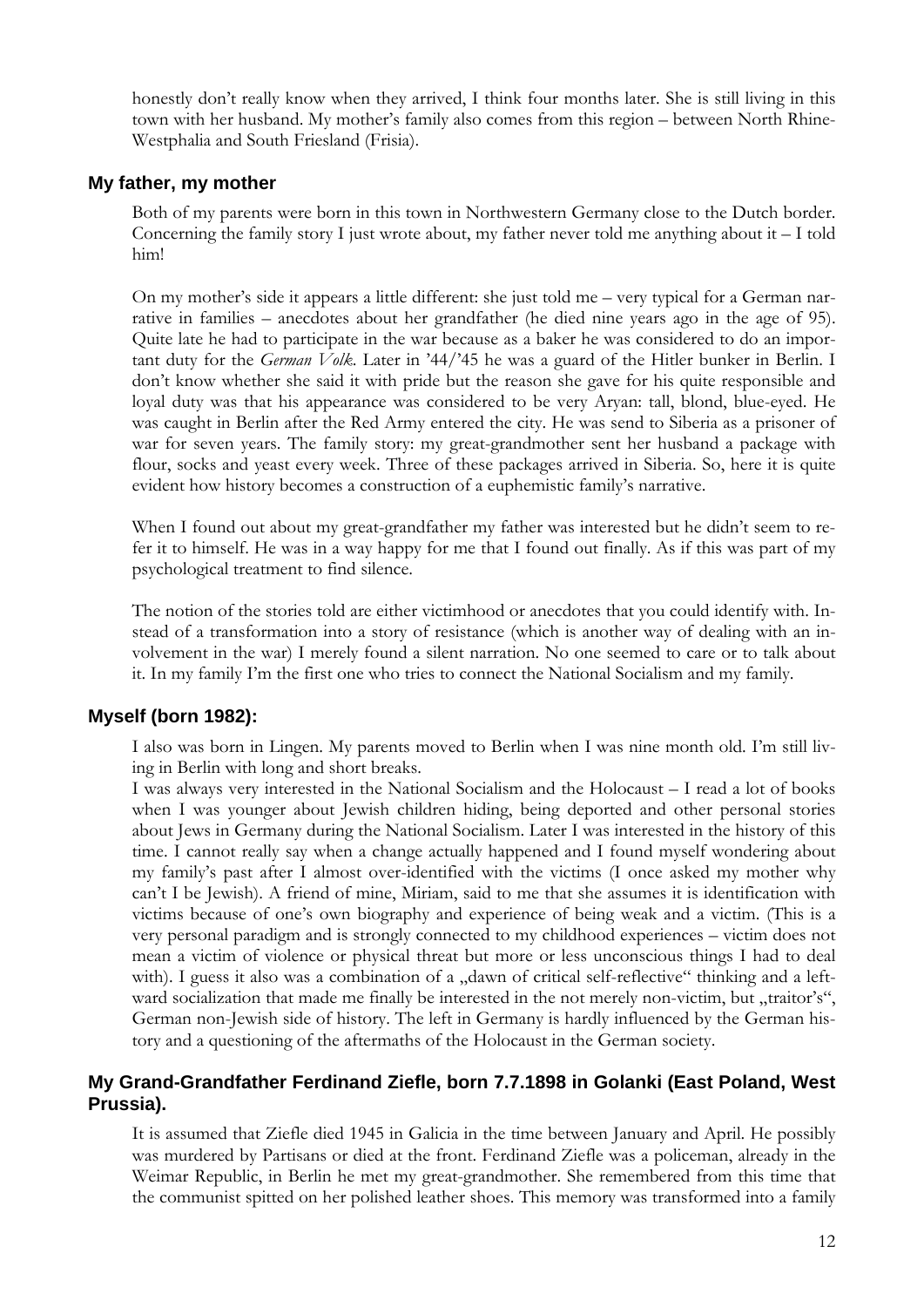anecdote everyone knew. Even I was already aware of it when I was too young to know what communists are.

First of May 1933 he joined the NSDAP. His rank in the police was a typical result of a  $\alpha$ , climbing-high the latter of hierarchy" from a traffic officer in Berlin from 1928 on to a Commandant of the so-called Order-police in East-Galicia" in the late thirties. These police units cooperated closely with the SS (honestly, I always found it surprising that he wasn't in the SS until I found out that these units were practically part of the SS) by investigating Partisan activities. As a policeman with an evidently high responsibility he joined the war as a lower officer of the Wehrmacht in 1943, got wounded and rejoined the war end '44.

He was mostly stationed in West-Prussia but before that also in Galicia and in Petrikau/Piotrkov in August and September 1941.

In Piotrkov, the first Ghetto in the occupied territories, (Generalgouvernement) was established. Ziefle was stationed there after the SS found out that a Jewish underground movement operates in the Ghetto. Obviously he might have taken part in the investigations and maybe preparations of the first "Aktion" in the night of the 13th October '42.



*"Between June and July 1941, the Germans uncovered the existence of a Jewish underground movement in the ghetto, eleven members of the Judenrat, which had been cooperating with the underground were arrested, amongst this number was the President Zalmen Tennenbaum.* 

*After more than two months of interrogation and torture, all of those arrested were sent to the Auschwitz concentration camp on 13 September 1941. A few days later, the families of those taken to Auschwitz were informed of their deaths "due to illness." Szymon Warszawski was appointed as the new head of the Judenrat to replace Zalmen Tennenbaum."* (http://www.holocaustresearchproject.org/nazioccupation/piotrkow.html)

I found out that members of these police units were convicted in Nuremberg after the war, so would have been Ferdinand Ziefle (by the way: many former police investigators were later after '45 in the secret service of the German Republic and then in the CIA)

#### **Discussion and Questions in the seminar**

Why am I doing this or what do I want to achieve ? I cannot blame myself, I cannot consider myself as guilty but I can refer to a responsibility. A responsibility due to a German social background and because the stories are still not entirely told; and also because I think it is a human injustice that Germans can choose to tell the stories and it doesn't hurt them whereas survivors and their families mostly do not; and they have to face grief and loss. It is impossible to ignore.

I read once an article (or a book I don't know) where the author said that the silence in Germany and this anthem of "we didn't see anything, we didn't know anything" kills the victims for a second time by not acknowledging them and indirectly accusing them of lying. And of course no one needs and wants excuses from neither the traitors themselves nor their relatives four generations after the fact. So the motivation is also a general humanistic one which means to be attentive and critical with yourself, your history, acknowledging the victims and facing injustice.